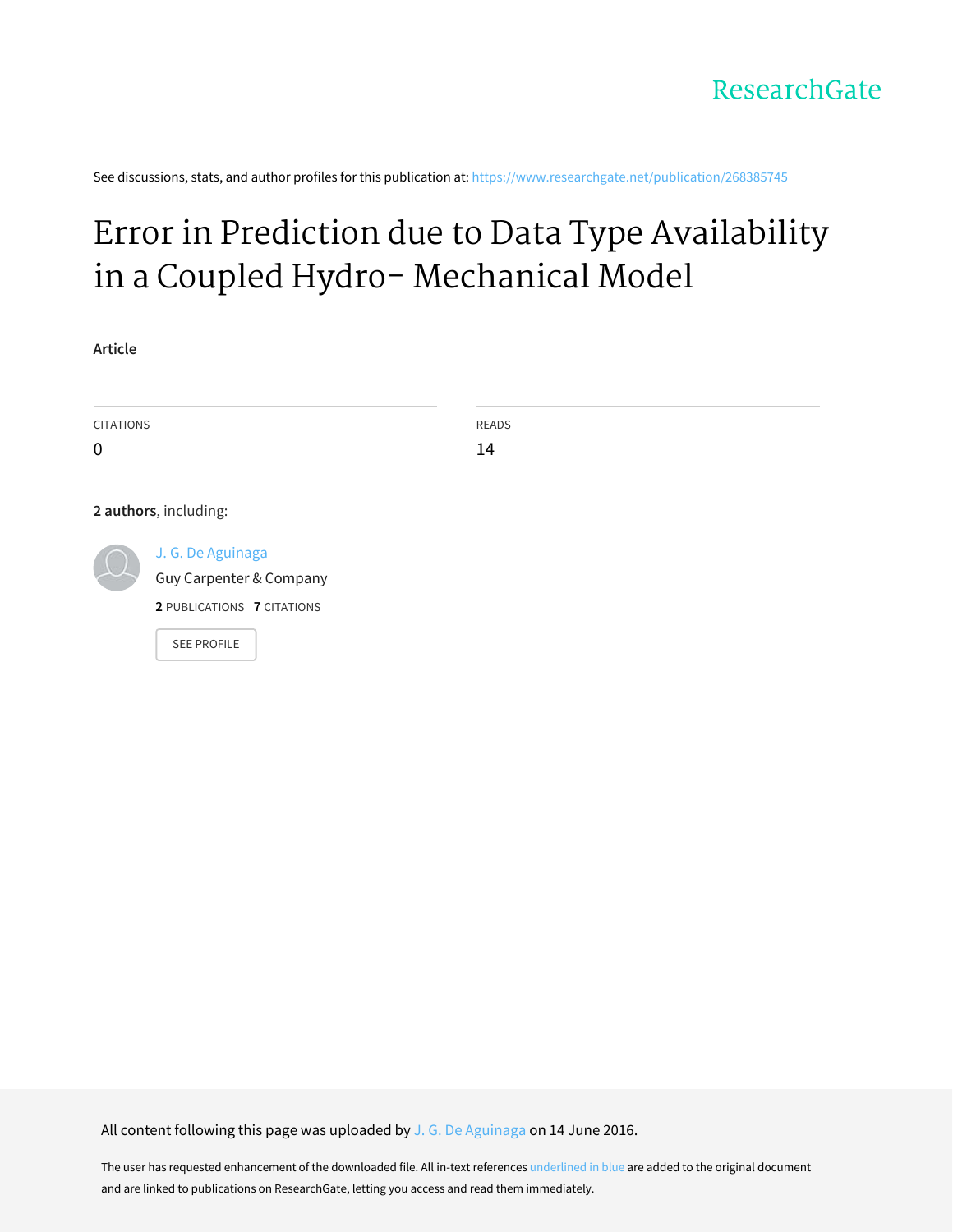# Error in Prediction due to Data Type<br>Availability in a Coupled Hydro-<br>Mechanical Model Availability in a Coupled Hydro-Mechanical Model

**José Guillermo De Aguinaga** 

*Postdoctoral Research Associate Research Training Group 1462, Bauhaus-Universität Weimar Berkaer Str. 9, 99423 Weimar, Germany e-mail: agui001-ejge@yahoo.com* 

# ABSTRACT

Different types of data provide different type of information. The present research analyzes the error on prediction obtained under different data type availability for calibration. The contribution of different measurement types to model calibration and prognosis are evaluated.

A coupled 2D hydro-mechanical model of a water retaining dam is taken as an example. Here, the mean effective stress in the porous skeleton is reduced due to an increase in pore water pressure under drawdown conditions. Relevant model parameters are identified by scaled sensitivities. Then, Particle Swarm Optimization is applied to determine the optimal parameter values and finally, the error in prognosis is determined. We compare the predictions of the optimized models with results from a forward run of the reference model to obtain the actual prediction errors. The analyses presented here were performed calibrating the hydro-mechanical model to 31 data sets of 100 observations of varying data types. The prognosis results improve when using diversified information for calibration. However, when using several types of information, the number of observations has to be increased to be able to cover a representative part of the model domain. For an analysis with constant number of observations, a compromise between data type availability and domain coverage proves to be the best solution. Which type of calibration information contributes to the best prognoses could not be determined in advance. The error in model prognosis does not depend on the error in calibration, but on the parameter error, which unfortunately cannot be determined in inverse problems since we do not know its real value. The best prognoses were obtained independent of calibration fit. However, excellent calibration fits led to an increase in prognosis error variation. In the case of excellent fits; parameters' values came near the limits of reasonable physical values more often. To improve the prognoses reliability, the expected value of the parameters should be considered as prior information on the optimization algorithm.

KEYWORDS: Embankment, sensitivity analysis, parameter identification, Particle Swarm Optimization.

# INTRODUCTION

There has been a growing need to better understand model quality of numerical models in all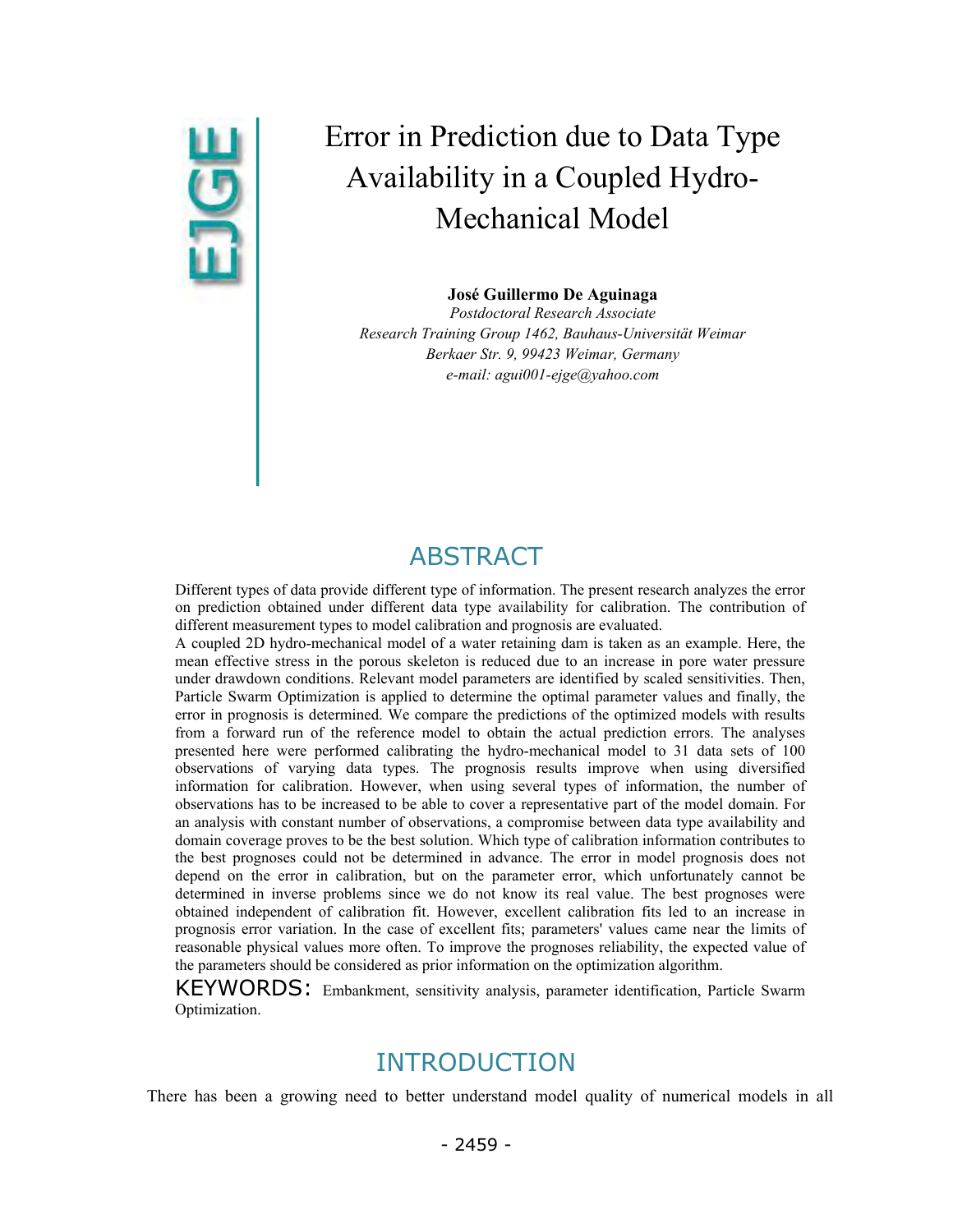branches of science. This issue has been recently addressed by Nishat *et al*[. \(2012\)](https://www.researchgate.net/publication/276991914_Relative_Importance_of_Input_Parameters_in_the_Modeling_of_Soil_Moisture_Dynamics_of_Small_Urban_Areas?el=1_x_8&enrichId=rgreq-85213c9e38bfcf0938aa3adf7c3dcd77-XXX&enrichSource=Y292ZXJQYWdlOzI2ODM4NTc0NTtBUzozNzI4MDY5NTQwNDU0NDFAMTQ2NTg5NTUxMjM3Mg==), Keitel and Dimmig-Osburg (201[0\), Most \(2009](https://www.researchgate.net/publication/229034159_Estimating_uncertainties_from_inaccurate_measurement_data_using_maximum_entropy_distributions?el=1_x_8&enrichId=rgreq-85213c9e38bfcf0938aa3adf7c3dcd77-XXX&enrichSource=Y292ZXJQYWdlOzI2ODM4NTc0NTtBUzozNzI4MDY5NTQwNDU0NDFAMTQ2NTg5NTUxMjM3Mg==)[\), Lucas](https://www.researchgate.net/publication/222664854_Rigorous_Verification_Validation_Uncertainty_Quantification_and_Certification_Through_concentration-of-Measure_Inequalities?el=1_x_8&enrichId=rgreq-85213c9e38bfcf0938aa3adf7c3dcd77-XXX&enrichSource=Y292ZXJQYWdlOzI2ODM4NTc0NTtBUzozNzI4MDY5NTQwNDU0NDFAMTQ2NTg5NTUxMjM3Mg==) *et al*. (200[8\) and Babuška](https://www.researchgate.net/publication/227670610_Reliability_of_computational_science?el=1_x_8&enrichId=rgreq-85213c9e38bfcf0938aa3adf7c3dcd77-XXX&enrichSource=Y292ZXJQYWdlOzI2ODM4NTc0NTtBUzozNzI4MDY5NTQwNDU0NDFAMTQ2NTg5NTUxMjM3Mg==) *et al*. (2007) among others. Models have grown in complexity and scope. In civil engineering, different models have to be coupled to simulate behavior of complex structures. However, type, location and quality of measurements significantly impact model calibration and their forecast in these coupled models. This information either contributes to model quality by improving model forecast or to model uncertainty when neglecting important information. The models have to be parameterized; however, the values of the parameters are usually not known and have to be calibrated by inverse methods using observations. This study focuses on the influence on model prediction of different observation types for calibration.

To analyze the effects of using different observation types for calibrating a numerical model, a virtual embankment submitted to drawdown conditions will be taken as an example. This is a typical flow and deformation coupled problem in geotechnical engineering. Rapid drawdown conditions can endanger the stability of a water retaining dam. Therefore, observations are usually made under stable, slow drawdown conditions; however, the interest lies in the forecast of the embankment behavior under rapid drawdown conditions.

It is not the goal of this paper to find the best model description for hydro-mechanical models, but to analyze the error related to model calibration under different data type availability conditions. The objective is to identify the data relationships that are necessary to correctly predict deformation, strain and excess pore pressure development within a coupled hydro-mechanical model.

## METHODOLOGY

A reference model of a water retaining dam is generated to assess the impact of data availability on model error prognosis. Such a model provides different types of synthetic measurements, in this case, taken under slow drawdown conditions. The same model can be then calibrated to all possible combinations of these measurement sets. Finally, the models with the optimized sets of parameters can be simulated under the scenario of interest, rapid drawdown conditions, and the prognosis error can be compared.

With the reference model we create a total of five different data sets: horizontal and vertical deformation, horizontal and vertical strain and excess pore pressure. Based on these sets we generate 31 combinations ( $2^{5}$  data types - 1 = 31 data sets) of equal number of observations, but different type of data. In order to determine the effect of ''data type'' on model forecast, we calibrate the more important parameters to the 31 different data sets using the same model that generated the data. This is necessary to avoid external influences other than data type, and compare their forecast to the reference model.

Before calibration, a sensitivity analysis is performed to determine the most important parameters of the model. The optimal values of the most influential parameters are then identified with Particle Swarm Optimization on a surrogate model. In this optimization, the influential parameters are calibrated to synthetic data using the cumulative average error as the objective function, which norms every time series to account for the different units they might have. By minimizing the average error sum, selected parameters can be calibrated to different types of data. Finally, a simulation using the calibrated models is performed under a rapid drawdown scenario and the actual forecast errors are determined.

### Sensitivity Analysis

Local sensitivities are not absolute values; they depend on the initial parameter values and the magnitude of parameter perturbation ([Zheng and Bennett, 2002](https://www.researchgate.net/publication/283734735_Applied_Contaminant_Transport_Modeling?el=1_x_8&enrichId=rgreq-85213c9e38bfcf0938aa3adf7c3dcd77-XXX&enrichSource=Y292ZXJQYWdlOzI2ODM4NTc0NTtBUzozNzI4MDY5NTQwNDU0NDFAMTQ2NTg5NTUxMjM3Mg==)). In this case, the optimum set of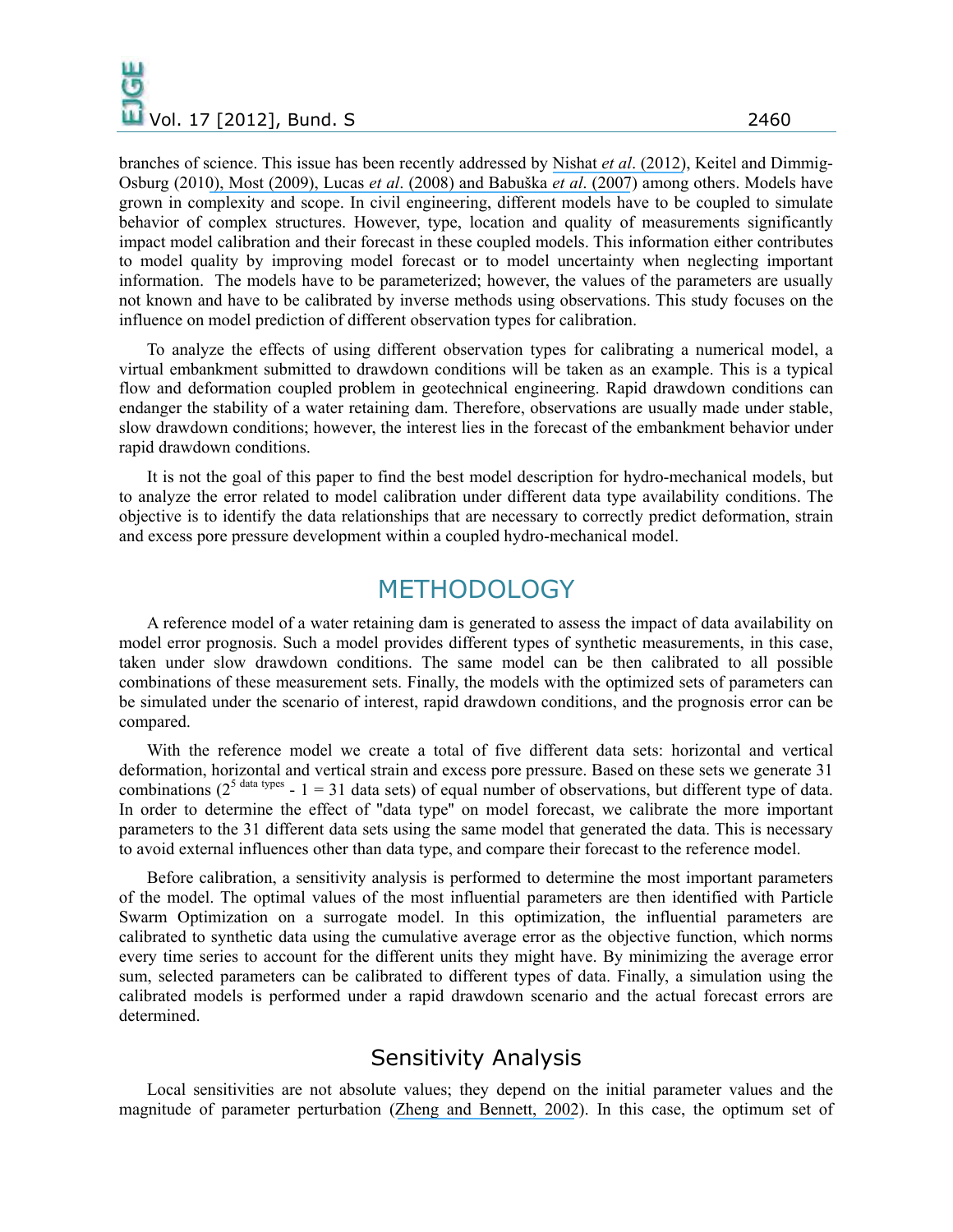parameters is known from the reference model. Since there is no uncertainty on the value of the parameters, local scaled sensitivities  $(s s^{\dagger}_{i,j})$  are used to determine the most relevant parameters of the model. Otherwise, global sensitivity methods ([Saltelli](https://www.researchgate.net/publication/253328104_Global_Sensitivity_Analysis_The_Primer?el=1_x_8&enrichId=rgreq-85213c9e38bfcf0938aa3adf7c3dcd77-XXX&enrichSource=Y292ZXJQYWdlOzI2ODM4NTc0NTtBUzozNzI4MDY5NTQwNDU0NDFAMTQ2NTg5NTUxMjM3Mg==) *et al*., 2008) should be applied to provide reliable estimators over different order of magnitude in parameter space. Local sensitivities provide the ratio of difference in model response at each *i* measuring point  $(v_i)$  to a small change in parameter value of every *j* parameter  $(p_i)$  where  $i, j \in \mathbb{N}$ . They are calculated as in Zimmerer (2010) as follows:

$$
SS_{i,j}^{+} = \frac{\partial y_i}{\partial p_j} \frac{p_j}{y_i} \tag{1}
$$

In matrix form, the scaled sensitivity matrix (**SS<sup>+</sup>** ) can be calculated as

$$
SS^{+} = \frac{\partial y}{\partial p} \frac{p}{y}
$$
 (2)

where **y** is the calculated model response vector  $\{y_1, y_2, ..., y_i\}$  and **p** is the model parameter vector  $\{p_i\}$  $p_2, ..., p_i$ .

The partial derivatives are approximated by forward finite difference:

$$
\frac{\partial y}{\partial p} \approx \frac{y(p+\Delta p) - y(p)}{\Delta p} \tag{3}
$$

The resulting sensitivities are ranked calculating the variance-covariance matrix,  $(SS^{+T}SS^{+})^{-1}$ , which is the inverted product of the transposed scaled sensitivity matrix multiplied by itself. The smaller the value of the respective parameter in the main diagonal of the variance covariance matrix, the more influential the parameter is.

#### Optimization

The divergence between model response and reference values (observations) is quantified by the objective function as follows:

$$
F(p) = \sqrt{\sum_{i=1}^{n} \frac{(y_{i,meas} - y_i(p_1, p_2, \dots, p_n)_{calc})^2}{\sum_{i=1}^{n} y_{i,meas}^2} W_i}
$$
(4)

where  $F(p)$  is the average error sum,  $i = 1, 2, ..., n$  counts each measurement of a time series, and *w* is a weighting factor, in this case equal to one. The units of the values in the objective function are being canceled by norming the squared residuals at each measuring point (numerator Equation 4), by the squared sum of the measurements at the given point (denominator).

An automated calibration is performed with Particle Swarm Optimization ([Kennedy and Eberhard,](https://www.researchgate.net/publication/285001025_Particle_swarm_optimization?el=1_x_8&enrichId=rgreq-85213c9e38bfcf0938aa3adf7c3dcd77-XXX&enrichSource=Y292ZXJQYWdlOzI2ODM4NTc0NTtBUzozNzI4MDY5NTQwNDU0NDFAMTQ2NTg5NTUxMjM3Mg==)  [1995](https://www.researchgate.net/publication/285001025_Particle_swarm_optimization?el=1_x_8&enrichId=rgreq-85213c9e38bfcf0938aa3adf7c3dcd77-XXX&enrichSource=Y292ZXJQYWdlOzI2ODM4NTc0NTtBUzozNzI4MDY5NTQwNDU0NDFAMTQ2NTg5NTUxMjM3Mg==)) on a surrogate model. Here, the numerical model is approximated by a fully quadratic function ([Zimmerer](https://www.researchgate.net/publication/267788352_Numerical_Analysis_of_Water_Reservoir_Dam_-Prediction_of_Long_Term_Performance_of_Versetal_Dam_Germany?el=1_x_8&enrichId=rgreq-85213c9e38bfcf0938aa3adf7c3dcd77-XXX&enrichSource=Y292ZXJQYWdlOzI2ODM4NTc0NTtBUzozNzI4MDY5NTQwNDU0NDFAMTQ2NTg5NTUxMjM3Mg==) *et al*., 2011):

$$
y(p)_{calc} = \hat{y}(p, \beta) + \hat{\epsilon}
$$
 (5)

where  $\beta$  are the coefficients of the fully quadratic approximation and  $\hat{\epsilon}$  is the error between numerical and surrogate model.

During optimization the sum of the objective function for each measurement series is minimized:

$$
F_{total}(p) = \frac{1}{m} \sum_{j=1}^{m} F_j(p) \rightarrow min. \tag{6}
$$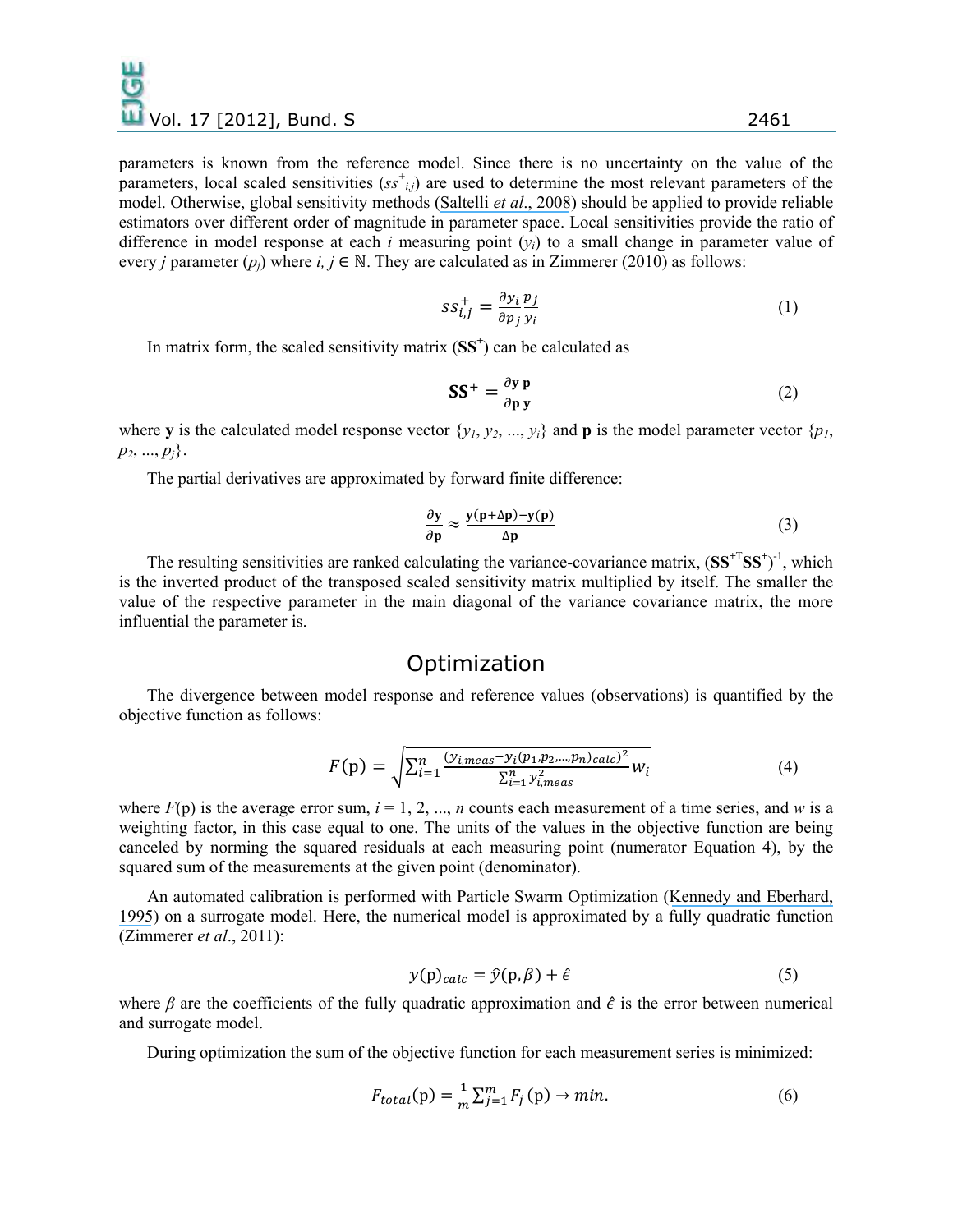where *m* stands for the amount of measurement series.

# ILLUSTRATIVE EXAMPLE: WATER RETAINING DAM

A numerical model of a water retaining dam under drawdown conditions is used to illustrate the influence of data availability on error prognosis. The example is based on the PLAXIS 2D Tutorial *stability of dam under rapid drawdown* (PLAXIS, 2010a) which is slightly modified for this study. The simulations were performed with PLAXIS 2D (Brinkgreve *et al*., 1997-2010), a commercial Finite Element Program.

#### Geometry and Boundary Conditions

The earth dam is of trapezoidal form (Figure 1), with a height of 30 m, an upper side of only 5 m length, and a bottom length of 172.5 m, of which 20 m correspond to the core of the dam. The underlying block is 260 m in length and also 30 m in height. The dimensions of the block were conceived in order to avoid boundary conditions from affecting the results inside the dam.

A mesh was constructed with 6-node triangular elements refined on the embankment itself. On Figure 1, the initial water level at 25 m is marked by the solid line and the final water level at 5 m is represented by the dashed line.

Furthermore, the boundary condition at the bottom of the rectangular block is of full fixity, no deformation in horizontal or vertical direction allowed. At the sides just vertical deformation is allowed, while the entire upper boundary is a free surface with a time dependent water level.



**Figure 1:** Mesh of water retaining dam with core (trapezoid in the center), fill (lateral triangles) and subsoil (rectangular basement), showing schematic drawdown and water pressure distribution.

#### Material Model

The embankment has three distinctive materials which have to be parameterized: 1) an almost impermeable clay core to prevent flow through it; 2) the fill, usually constructed of local material to protect the core from erosion and forces applied by the water; and 3) the subsoil which is the foundation on which the dam is built on.

For all three soil materials, the Mohr-Coulomb model (MC) is used to represent the elastic-plastic soil behavior. MC is suitable to analyze the stability of slopes and embankments (Ti *et al*., 2010). The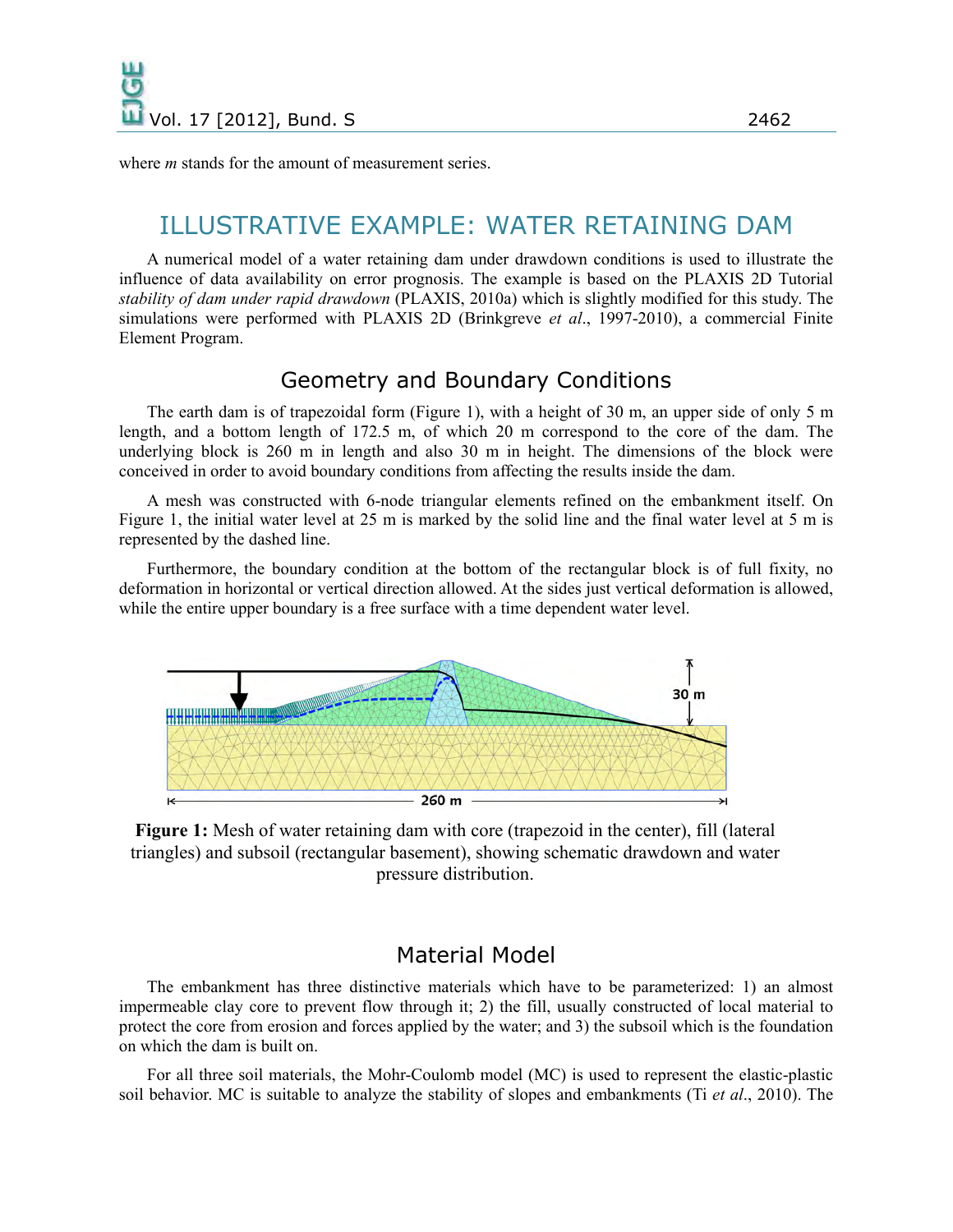hydraulic model is parameterized using the Hypres data set available in PLAXIS with Van Genuchten parameterization. This parameterization is of coarse subsoil type for fill and subsoil material and of very fine type for the core. When using the MC model to simulate material behavior, the hydromechanical coupling is not perfect. It does not account for an increase in stiffness in the unsaturated zone due to the effects of dewatering. This property is only considered by the Barcelona Basic Model under consolidation calculation, as demonstrated in Galavi (2010).

Nevertheless, this hydro-mechanical model is taken as a reference model and therefore, assumed to be the truth. This is indeed correct, since it generates the synthetic data used in the present study. However, if the engineer faces a real structure, has real data and is not sure which model would be adequate, there are model selection methods such as AIC or Bayesian Model Selection to identify the most suitable model, see De Aguinaga (2010) and Keitel (2012).

The values of the model parameters are given in Table 1 and are synthetic, since they were not determined from an existing structure.

| Soil parameters                    |                               | Core               | Fill    | Subsoil  |
|------------------------------------|-------------------------------|--------------------|---------|----------|
|                                    |                               | <b>Undrained A</b> | Drained | Drained  |
| Saturated soil unit weight         | $\gamma$ [kN/m <sup>3</sup> ] | 16                 | 16      | 17       |
| Unsaturated soil unit weight       | $\gamma$ [kN/m <sup>3</sup> ] | 18                 | 20      | 21       |
| Shear modulus                      | $G$ [kN/m <sup>2</sup> ]      | 555.60             | 7518.80 | 19230.77 |
| Poisson's ratio                    | $v'$ [-]                      | 0.35               | 0.33    | 0.30     |
| Cohesion                           | $C'$ [kN/m <sup>2</sup> ]     |                    |         |          |
| Friction angle                     | ω' Γ°1                        | 25                 | 31      | 35       |
| Dilatancy angle                    | $W[\degree]$                  | 0                  |         |          |
| Hydraulic conductivity (isotropic) | $k_{xy}$ [m/d]                | 0.0001             | 0.25    | 0.01     |

**Table 1:** Soil parameter values for the three different materials.

In the PLAXIS Undrained A condition, stiffness and strength are defined in terms of effective properties; the soil as a whole is made incompressible by automatically applying a large bulk stiffness to the water, and excess pore pressure is also calculated in the unsaturated zone (PLAXIS, 2010b).

#### **Simulation**

The hydraulics in PLAXIS are simulated according to the Darcy law for fully saturated soil and with the Richards equation, which describes unsaturated groundwater flow. They are coupled to the mechanical model using Biot's theory of consolidation, neglecting an increase in stiffness of the dewatered zone. Biot's formulation contains a coupled hydro-mechanical behavior represented by both the equilibrium equation and the continuity equation of the water-soil mixture ([Galavi, 2010](https://www.researchgate.net/publication/301232464_Groundwater_flow_fully_coupled_flow_deformation_and_undrained_analyses_in_PLAXIS_2D_and_3D?el=1_x_8&enrichId=rgreq-85213c9e38bfcf0938aa3adf7c3dcd77-XXX&enrichSource=Y292ZXJQYWdlOzI2ODM4NTc0NTtBUzozNzI4MDY5NTQwNDU0NDFAMTQ2NTg5NTUxMjM3Mg==)).

Calculations are performed in the classical mode, which uses Terzaghi's definition of stress. In the first phase, the initial stress due to the soil and material weight is calculated, as well as the initial pore water pressure under undrained behavior and steady state groundwater flow conditions. Following the previous Gravity loading phase is a Nil-Step phase. This PLAXIS simulation phase improves the accuracy of the equilibrium stress field with a plastic drained long term calculation in which no additional loading is applied (PLAXIS, 2010c). Finally, the effect of the drawdown can be simulated as a consolidation phase with transient groundwater flow, in which the dam is submitted to a linear drawdown of 40 cm/d.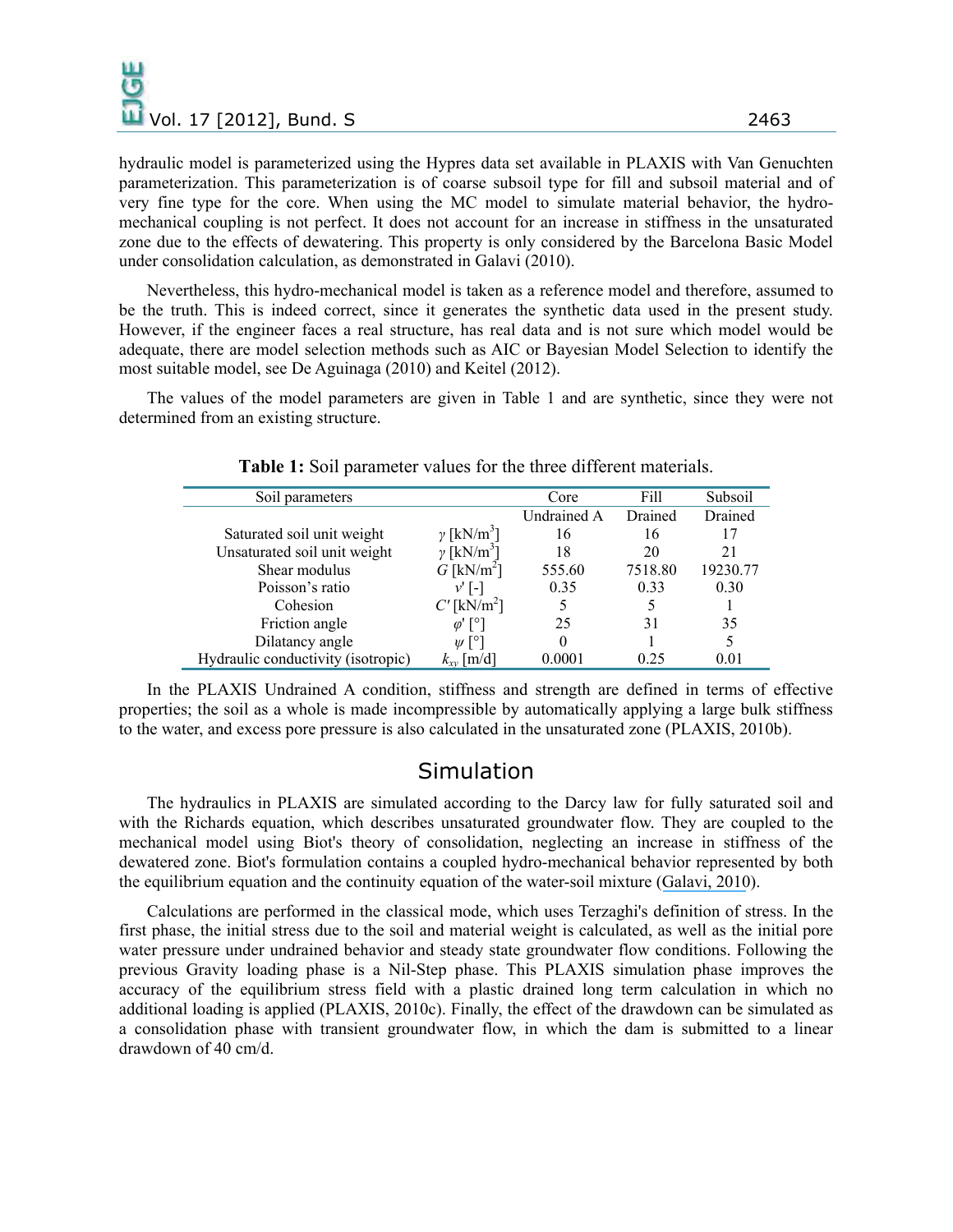# RESULTS AND CONCLUSION

#### **Sensitivities**

Eight nodes and five stress points within the core and the fill (Figure 2) were selected for measurements of five different types of data: horizontal and vertical deformation  $(u_x, u_y)$ , horizontal and vertical strain ( $\varepsilon_{xx}$ ,  $\varepsilon_{yy}$ ) and excess pore pressure (*EPP*). Deformation and strain are correlated and therefore, information gain is maximized by measuring them at different locations.



**Figure 2:** Observation points at the embankment for sensitivity analysis (*u*x, *u*y: red star; *ε*xx, *ε*yy: green square and *EPP*: blue circle).

The sensitivities were calculated for all soil parameters of the three materials with respect to the five different types of model answers at the observation points shown in Figure 2. The resulting parameters of interest for the present study were those of the soft soil core, especially the isotropic hydraulic conductivity (*kxy*), two parameters from Hooke's law: shear modulus (*G*) and Poisson's ratio (*v*') and also the parameter that describes the flow rule, the dilatancy angle (*ψ*). Since we are working in the range of values where the dam is stable and cannot sample data from its collapse, the parameters that define failure were not of interest for this study. These are the friction angle and cohesion. The resulting variance-covariance matrix of the most influential parameters is shown in Table 2. The smaller the value of the diagonal, the more sensitive the respective parameter is. The most influential parameter is *kxy* from the hydraulic model followed by *v*' and *G* from Hooke's law of the material model.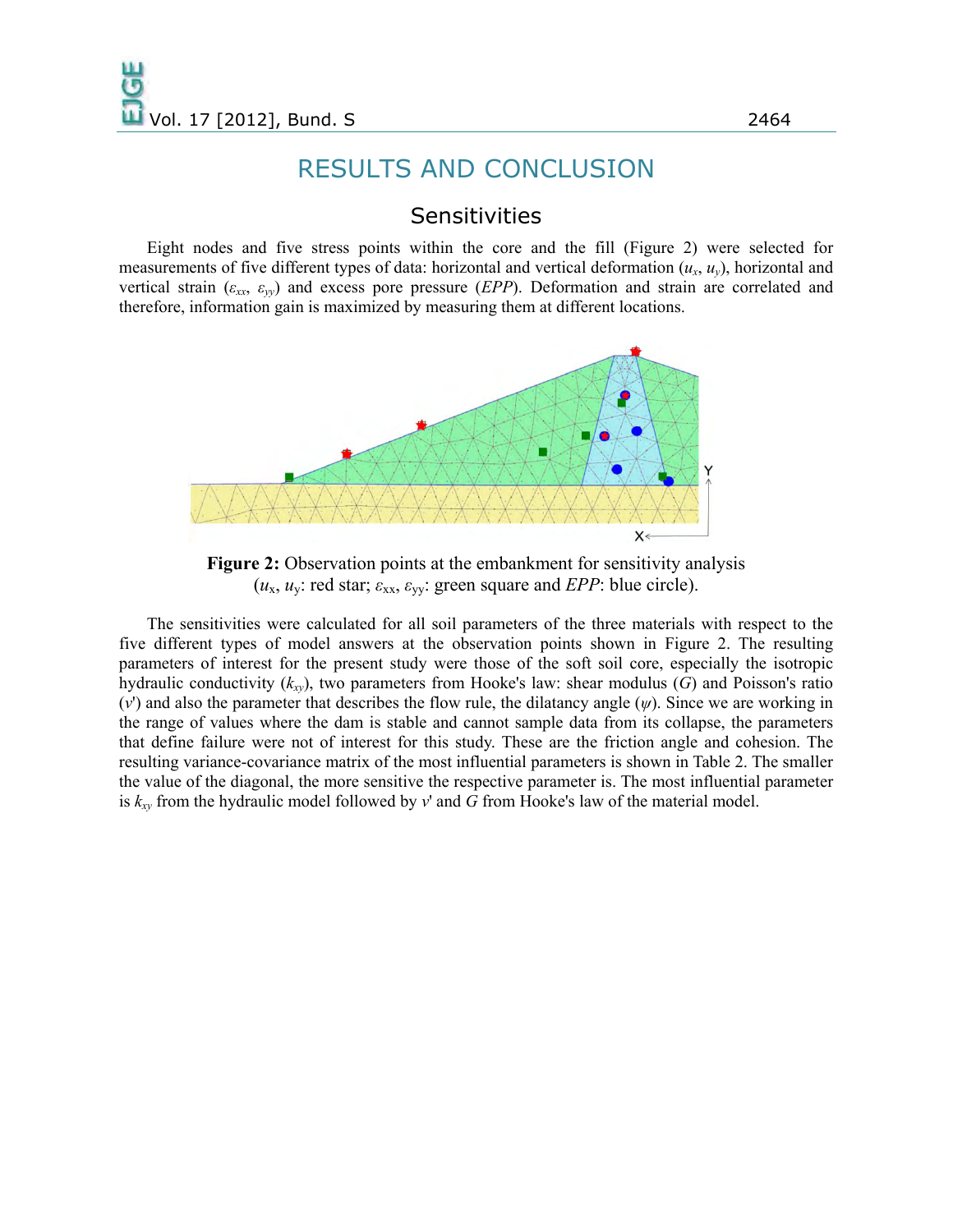| <u>perent versus of entering ville wolver to the</u> |                   |               |                   |               |  |  |  |  |  |  |  |
|------------------------------------------------------|-------------------|---------------|-------------------|---------------|--|--|--|--|--|--|--|
|                                                      |                   |               |                   | $lg(k_{xy})$  |  |  |  |  |  |  |  |
| G                                                    | $2 \cdot 10^{-3}$ | $-8.10^{-4}$  | $1 \cdot 10^{-2}$ | $-1.10^{-5}$  |  |  |  |  |  |  |  |
| v'                                                   |                   | $4 - 10^{-4}$ | $-6.10^{-3}$      | $6.10^{-6}$   |  |  |  |  |  |  |  |
| W                                                    |                   |               | $9-10^{-2}$       | $-9.10-5$     |  |  |  |  |  |  |  |
| $\lg(k_{xy})$                                        |                   | symmetric     |                   | $3 - 10^{-7}$ |  |  |  |  |  |  |  |

**Table 2:** Variance-Covariance Matrix  $(SS^{+T}SS^{+})^{-1}$  of the most influential parameters of the impermeable core.

### Calibration

The four previous parameters, which were the most influential to a set of model answers of diverse types in 13 different points, were calibrated to different data type availability. 31 data sets, shown in Table 3, each with 100 observations were generated from the combinations of  $u_x$ ,  $u_y$ ,  $\varepsilon_{xx}$ ,  $\varepsilon_{yy}$  and *EPP*.

**Table 3:** Possible combinations of data type availability for calibration purpose using 100 observations; number of points per data type (10 measurements in time per point) and resulting average  $error$  cum  $[0/3]$ 

| $C11U1$ sum $ 70 $ . |     |                |                |                |     |                |     |     |     |     |     |     |     |     |     |     |
|----------------------|-----|----------------|----------------|----------------|-----|----------------|-----|-----|-----|-----|-----|-----|-----|-----|-----|-----|
|                      |     | $\overline{2}$ | 3              | $\overline{4}$ | 5   | 6              | 7   | 8   | 9   | 10  | 11  | 12  | 13  | 14  | 15  | 16  |
| $u_x$                | 2   | 3              | $\overline{2}$ | $\overline{2}$ | 3   |                | 3   | 3   | 3   | 4   | 3   | 3   |     |     |     |     |
| $u_y$                | 2   | 2              | 2              | $\overline{2}$ |     | 3              | 3   | 3   | 3   |     |     |     | 4   | 3   | 3   |     |
| $\epsilon_{xx}$      | 2   | 3              | 3              |                | 2   | $\overline{2}$ | 4   |     |     | 3   | 3   |     | 3   | 3   |     |     |
| $\epsilon_{yy}$      | 2   | $\overline{2}$ |                | 3              | 2   | $\overline{c}$ |     | 4   |     | 3   |     | 3   | 3   |     | 3   | 3   |
| EPP                  | 2   |                | 3              | 3              | 3   | 3              |     |     | 4   |     | 4   | 4   |     | 4   | 4   | 4   |
| Error                | 0.8 | 0.2            | 0.6            | 0.9            | 0.9 | 1.0            | 0.1 | 0.1 | 0.9 | 0.3 | 0.9 | 0.3 | 0.0 | 1.1 | 0.7 | 1.4 |
|                      |     |                |                |                |     |                |     |     |     |     |     |     |     |     |     |     |
|                      | 17  | 18             | 19             | 20             | 21  | 22             | 23  | 24  | 25  | 26  | 27  | 28  | 29  | 30  | 31  |     |
| $u_x$                | 5   | 5              | 5              | 5              |     |                |     |     |     |     | 10  |     |     |     |     |     |
| $u_y$                | 5   |                |                |                | 5   | 5              | 5   |     |     |     |     | 10  |     |     |     |     |
| $\epsilon_{xx}$      |     | 5              |                |                |     |                |     | 5   | 5   |     |     |     | 10  |     |     |     |
| $\epsilon_{yy}$      |     |                |                |                |     |                |     |     |     |     |     |     |     | 10  |     |     |
| EPP                  |     |                |                | 5              |     |                |     |     | 5   | 5   |     |     |     |     | 10  |     |
|                      |     |                |                |                |     |                |     |     |     |     |     |     |     |     |     |     |

An attempt was made to equally distribute the number of points selected for each data type while maintaining 100 observations and time series of 10 measurements. This works well for 1, 2 and 5 data types (see combination 1 and 17 to 31 in Table 3). However, when using 3 or 4 data types (combinations 2 to 16) selecting the same number of nodes will result in a value of observations different than 100. Therefore, the number of nodes was increased by one in the data type which was considered to be under represented, e.g. ε*xx* in combination 7.

The resulting combinations have a constant number of observations and vary in data type. This generates a trade-off between data type coverage and spatial domain coverage. The spatial coverage of the first data set, considering all data types (first data set of Table 3) is shown at the left side of Figure 3. Measured in two nodes are *ux* and *uy* (shown as red stars), *EPP* also in two nodes (shown as blue circles), and  $\varepsilon_{xx}$  and  $\varepsilon_{yy}$  in two stress points (shown as green squares). In contrast, at the right side of Figure 3, data set 31, which uses just *EPP* observations, shows a good spatial coverage of *EPP* in the core. As data type increases, spatial coverage decreases and vice versa.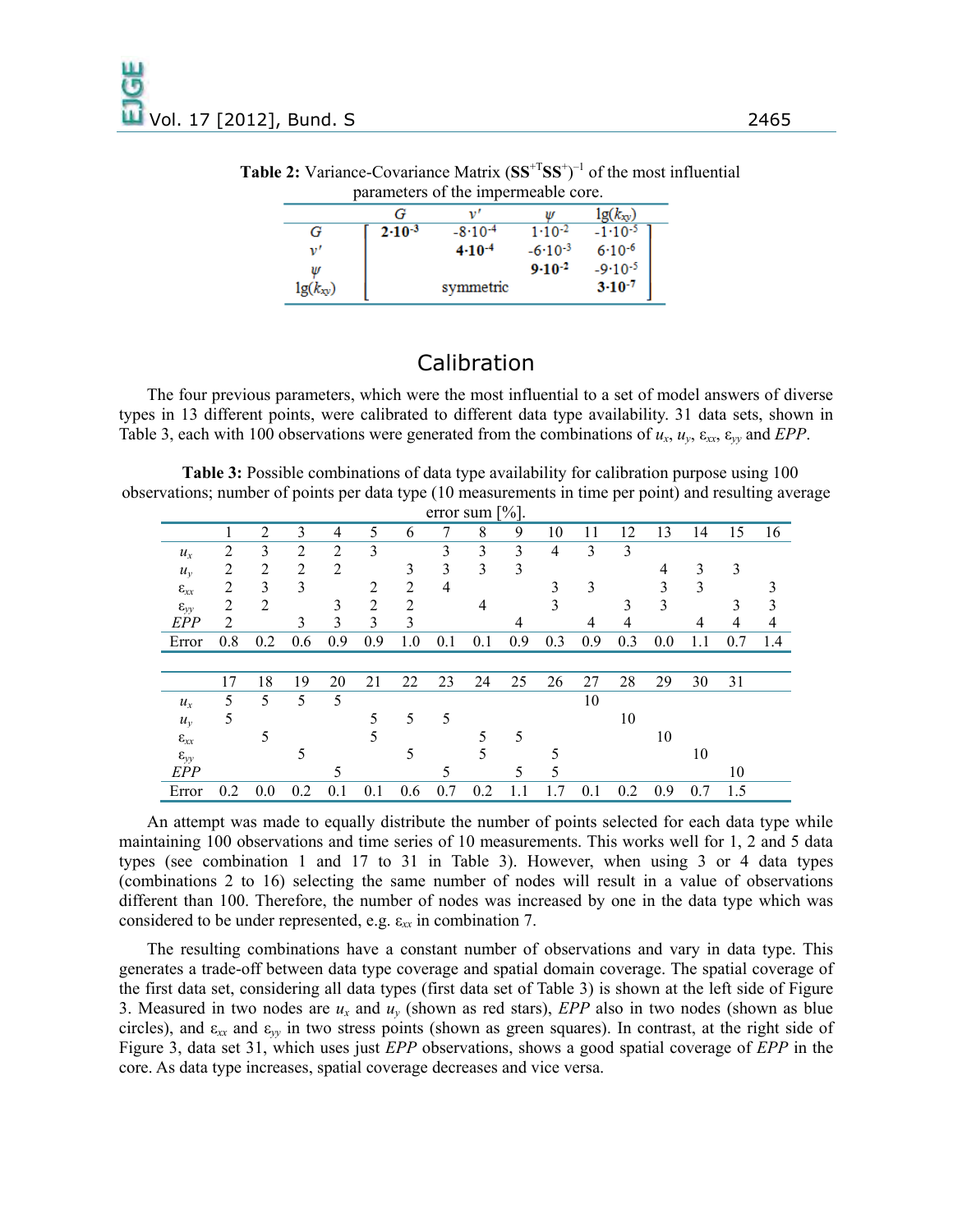

**Figure 3:** Left: Observation points for data set 1; Right: Observation points for data set 31 of Table 3.

The model was calibrated to the 31 data sets with an automated algorithm using the Particle Swarm Optimization method on a surrogate model. The resulting deviations to the respective data sets are also given in Table 3 as average error sum in percent.

The average error sum for all different calibrations is small, lower than 2 %. Calibration results are sorted in descending average error and in groups of number of data types used for calibration (Figure 4). Notice that due to sorting, the x-axis of the figure does not correspond any more with the combination sets of Table 3. Some optimizations had excellent fit, up to 0.3 % average error (green frame), a second group with good fit on the range 0.5 - 1.2 % average error (orange frame), and a third group with relative poor fit from 1.4 to 1.7 % average error (red frame). Most of the calibrations fall within the first two classes. A reason for the low calibration errors is that no noise is considered in the data.

Furthermore, from Figure 4, we can determine that the best results are obtained by using 1 to 3 data types, however, also the worst values. The choice of data type makes then the difference between best or worst case. It must be noticed that most of the best calibration results can be obtained with 2 and 3 data types. This reflects the trade-off between using different data types for calibration vs. the spatial coverage of each single data type. For our case, in which the number of observations is fix, a set with two or three data types, might allow for variety in information for calibration while maintaining some representative spatial coverage of the domain.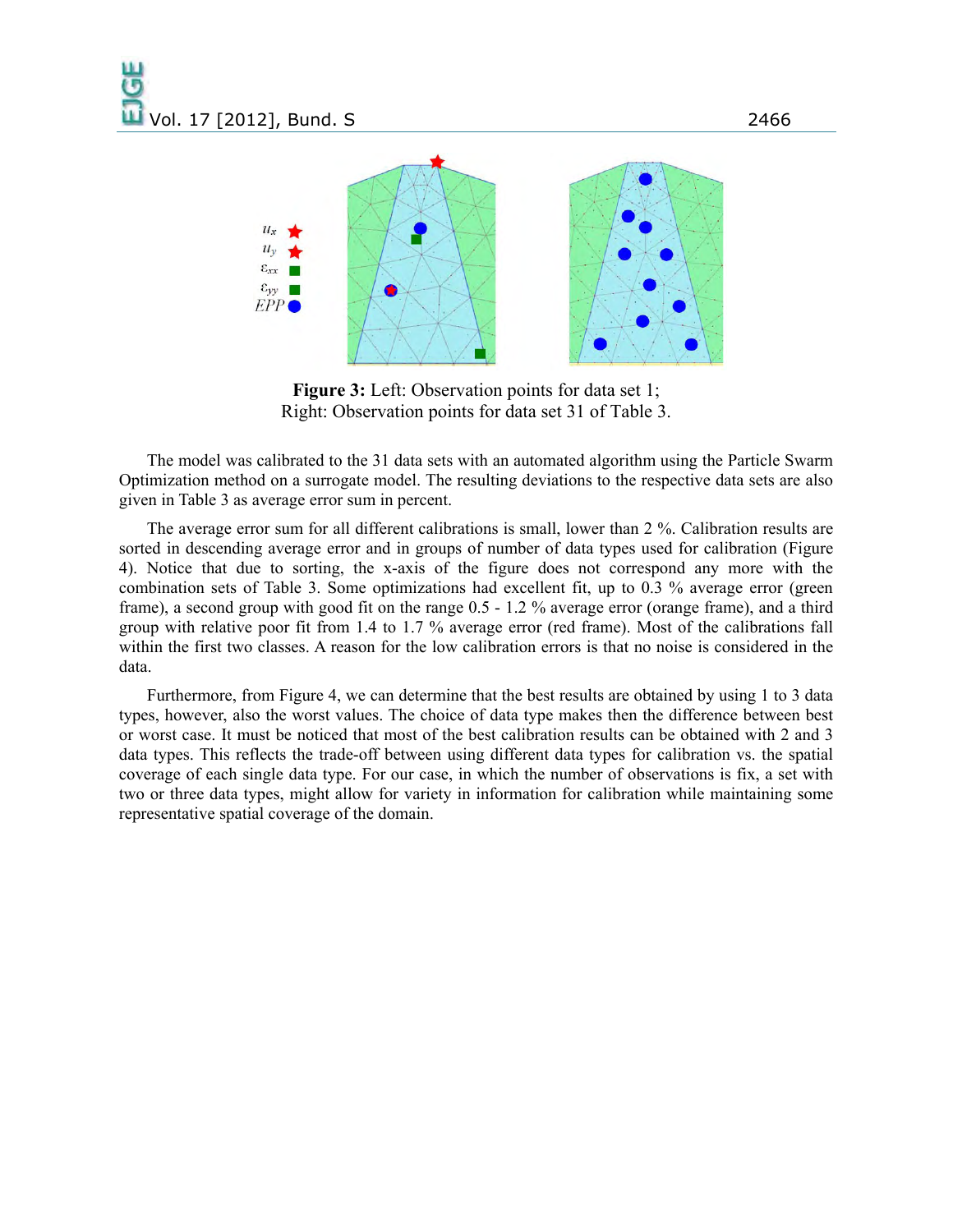

**Figure 4:** Sorted average error sum of calibration results by number of data type used.

In Figure 5, the same results are sorted by each of the five data types used for calibration. Every data type is used 16 times in different combinations. The calibrations using combinations of data sets with  $u_x$  show most of the time a better fit than without. In contrast, the fit is usually worst when *EPP* is considered for calibration.



**Figure 5:** Sorted average error sum of calibration results by data type.

#### Forecast Simulations

A prognosis of the model was carried out for each of the resulting optimal parameter values. For this, 90 observations were taken over a 5 day period in which the water table decreased at a linear rate of 4 m per day.

The average error sums of the forecast were lower than those obtained during calibration. However, the average error sums of both graphs are not comparable in magnitude, since the prognosed values were measured at different points, at different times, with fewer measurements and, more importantly with other boundary conditions (rapidly falling water table). However, tendencies can be compared to discover any correlations.

The forecast results are displayed in Figure 6. The average error sum of the prognosis is sorted also by number of data types, and we see a similar trend as with the calibration results. The best and worst fit are obtained with 2 or 3 types of data. The maximum prediction average error sum was around 1 %. Most of the forecast results fall within the range 0.3 and 0.7 % average error sum.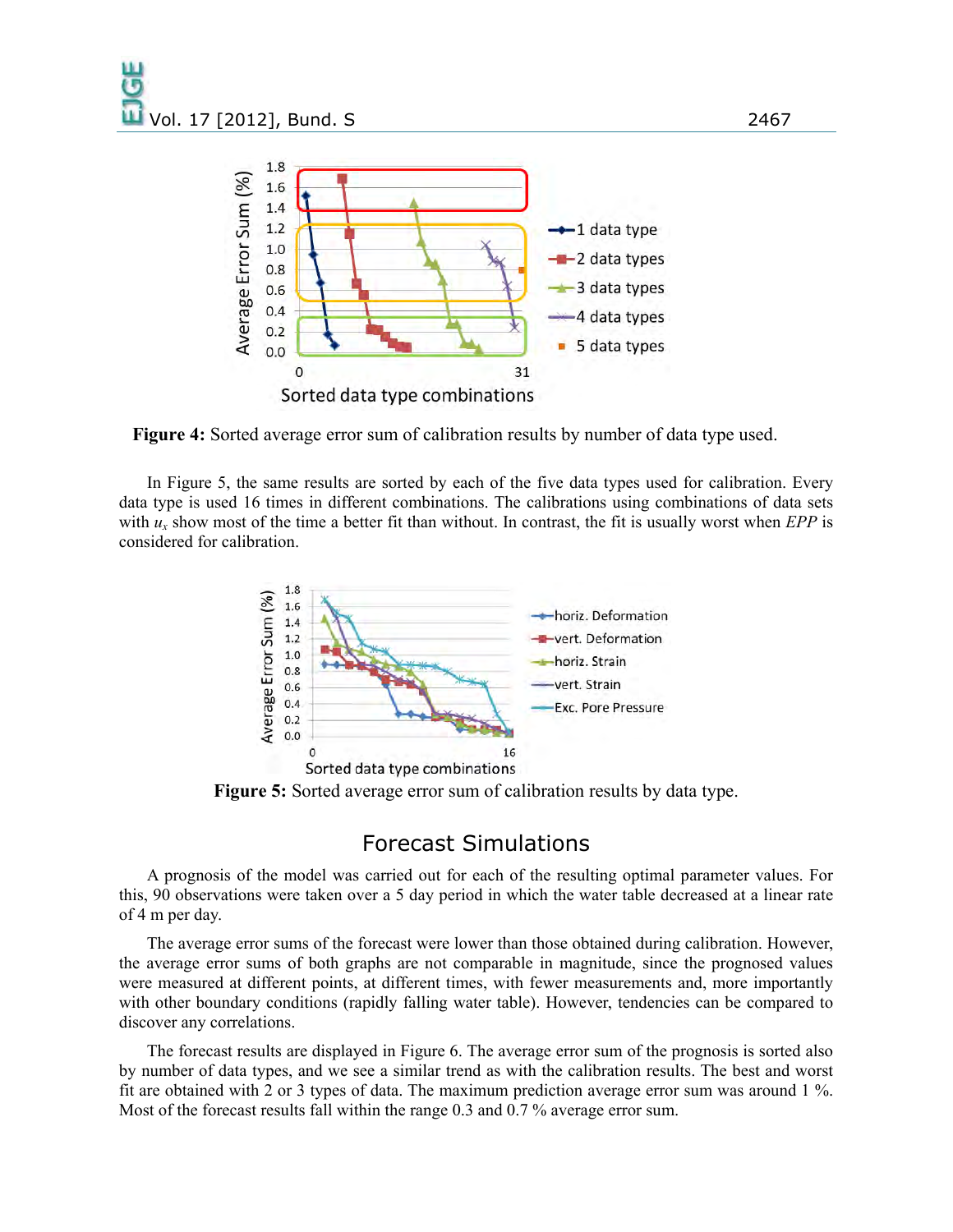

**Figure 6:** Sorted average error sum of forecast results by number of data type used.

The parameters responsible for the best and worst cases are appreciable in Figure 7, where the results are sorted by type of observation used for calibration. Surprisingly, the worst prognoses were made by considering deformation or strain observations during calibration. In contrast, a guarantee for good prognosis seemed to be attained by calibration with *EPP* information. This opposes the deductions from Figure 5, in which calibrating with deformation while excluding *EPP* information is recommended to obtain best calibration results.



**Figure 7:** Sorted average error sum of forecast results by data type.

By plotting now the sorted calibration results against their actual errors of the prognosis (left side of Figure 8), we observe that a decrease in calibration error does not improve the prognosis accuracy. The prognosis error seems to be normally distributed around 0.4 % average error sum. However, for the case of excellent calibration fit with average error sums lower than 0.3 %, the validation error becomes more variable, and the parameter set is susceptible to give a prognosis with higher errors.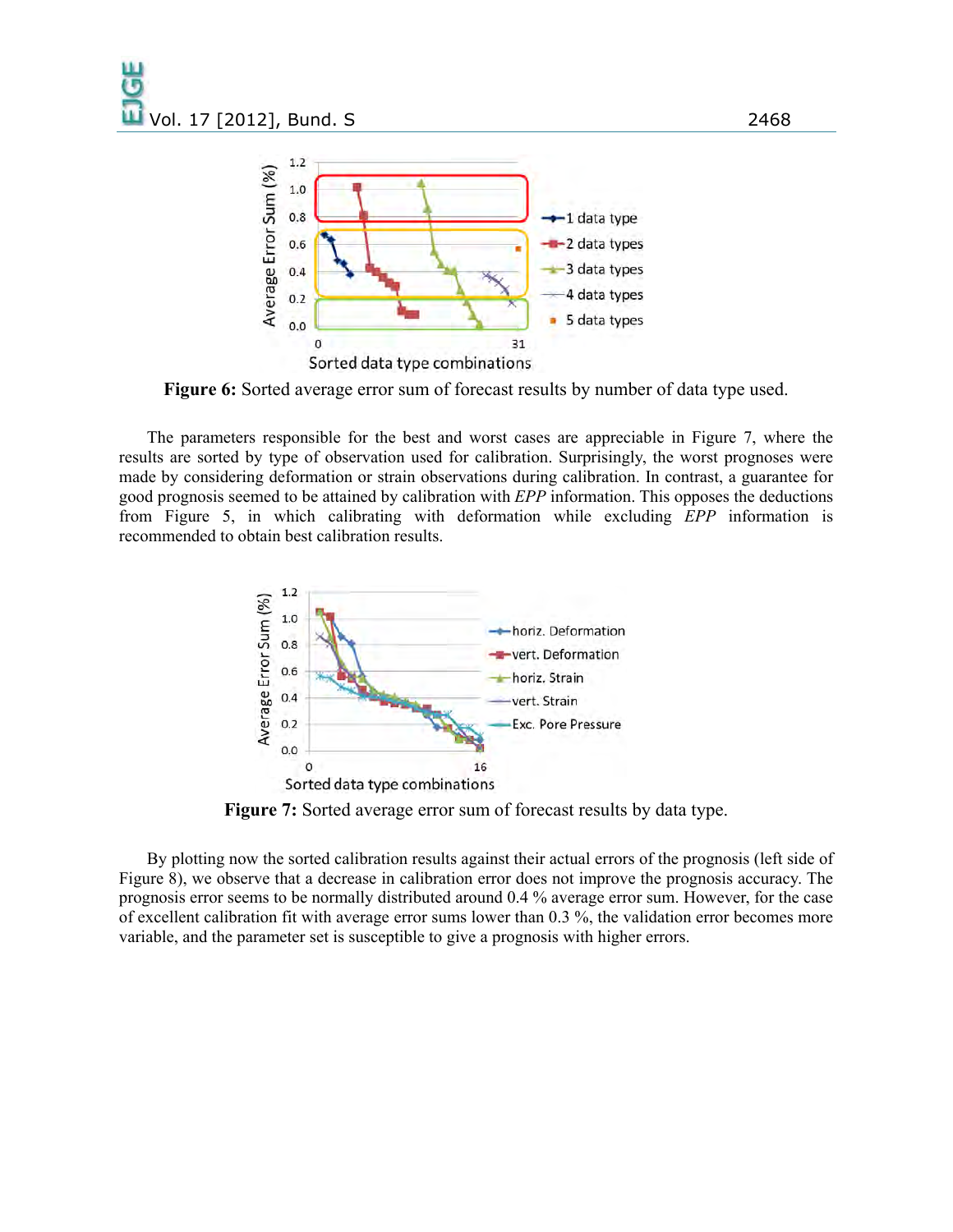

**Figure 8:** Left: sorted average error sum of calibration results with corresponding prognosis error. Right: Corresponding parameter errors.

The right side of Figure 8 shows the corresponding parameter error of the optimized parameter sets at the left side of the figure. By very small calibration errors, the optimized parameter values can be driven to values close to the limit of reasonable physical values, as it was here the case for several combinations for  $k_{xy}$ , which is the most sensitive parameter in this model.

### **CONCLUSION**

The fit obtained by the automated Particle Swarm Optimization calibration was very good, with an average error sum in all cases lower than 2 %. However, the error in prognosis does not correlate with the calibration effort, since when calibration error decreases, validation error does not. Interestingly, excellent calibration values led to an increase in prognosis error variation. These calibrations, with very small errors, can drive the value of the optimized parameters to the limit of reasonable physical values, as it is here the case. The error of the prognosis depends on the parameter error and since we do not know the real value of the parameter in an inverse problem, the parameter error cannot be determined.

Surprisingly, the model calibrated to all five different types did not provide the best results. This could be explained by the reduction of the spatial coverage. Best and worst calibration results were obtained using 2 or 3 types of information. Depending on which data sets are considered, either the best or the worst results are obtained. The best calibrations usually were obtained considering *ux*, while the worst calibrations included a data set of *EPP*. The opposite was the case for the prognosis. Good prognoses were attained with the data sets which considered *EPP* for calibration, while the worst prognoses were given by those considering  $u_x$  for calibration. The information that contributes to the best prognoses could not be determined in advance. Both, information diversity for calibration and a good coverage of model domain are important for good prognoses. In order to obtain better prognoses, it is preferable to accept higher calibration errors and obtain optimized parameter values which are more likely to be expected, than excellent calibration fit with unreasonable parameter values. This could be implemented in an automated optimization algorithm by using the expected value of the parameters as prior information for calibration, as in [Jakeman](https://www.researchgate.net/publication/287462209_Ten_iterative_steps_in_development_and_evaluation_of_environmental_models?el=1_x_8&enrichId=rgreq-85213c9e38bfcf0938aa3adf7c3dcd77-XXX&enrichSource=Y292ZXJQYWdlOzI2ODM4NTc0NTtBUzozNzI4MDY5NTQwNDU0NDFAMTQ2NTg5NTUxMjM3Mg==) *et al*. (2006).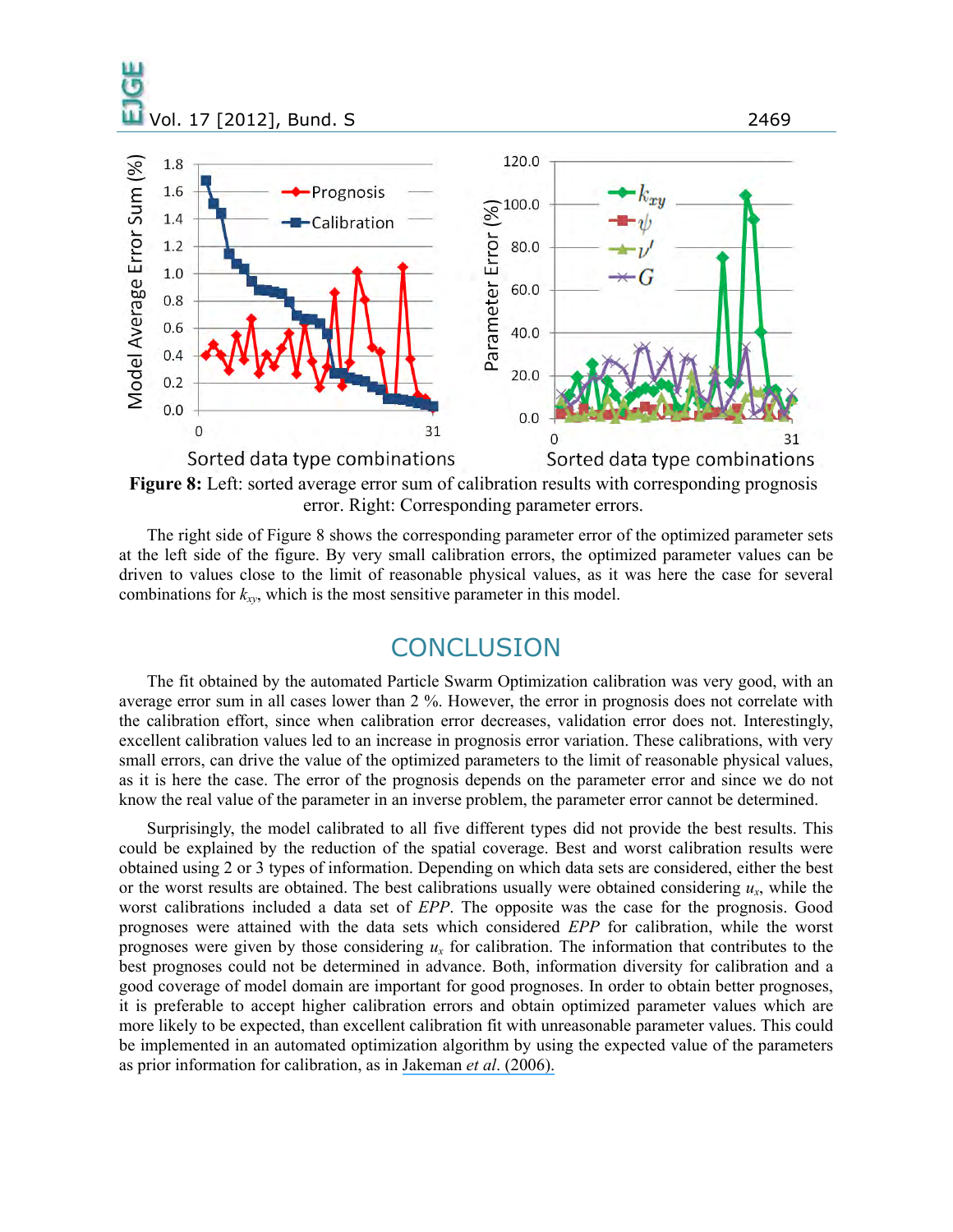# AKNOWLEDGMENTS

The author would like to acknowledge the support of Dr. Martin Zimmerer for allowing the use of his optimization code VARO<sup>2</sup>PT, which interacts with PLAXIS and the support of the German Research Foundation (DFG) through the Research Training Group 1462.

# **REFERENCES**

- 1. [Babuška, Ivo, F. Nobile and R. Tempone \(2007\) "Reliability of Computational Science,"](https://www.researchgate.net/publication/227670610_Reliability_of_computational_science?el=1_x_8&enrichId=rgreq-85213c9e38bfcf0938aa3adf7c3dcd77-XXX&enrichSource=Y292ZXJQYWdlOzI2ODM4NTc0NTtBUzozNzI4MDY5NTQwNDU0NDFAMTQ2NTg5NTUxMjM3Mg==) [Numerical Methods for Partial Differential Equations, Vol. 23, No. 4, pp 753-784,](https://www.researchgate.net/publication/227670610_Reliability_of_computational_science?el=1_x_8&enrichId=rgreq-85213c9e38bfcf0938aa3adf7c3dcd77-XXX&enrichSource=Y292ZXJQYWdlOzI2ODM4NTc0NTtBUzozNzI4MDY5NTQwNDU0NDFAMTQ2NTg5NTUxMjM3Mg==)  [doi:10.1002/num.20263.](https://www.researchgate.net/publication/227670610_Reliability_of_computational_science?el=1_x_8&enrichId=rgreq-85213c9e38bfcf0938aa3adf7c3dcd77-XXX&enrichSource=Y292ZXJQYWdlOzI2ODM4NTc0NTtBUzozNzI4MDY5NTQwNDU0NDFAMTQ2NTg5NTUxMjM3Mg==)
- 2. Brinkgreve, Ronald B. J., W. M. Swolfs, E. Engin, D. Waterman, A. Chesaru, P. G. Bonnier and V. Galavi (1997-2010) "PLAXIS 2D 2010 (version 2010.01)," Delft, Netherlands: PLAXIS b.v, available at http://www.plaxis.nl.
- 3. De Aguinaga, José G. (2010) "Uncertainty Assessment of Hydrogeological Models Based on Information Theory," Dissertation, Technische Universität Dresden, available at http://nbn-resolving.de/urn:nbn:de:bsz:14-qucosa-71814.
- 4. [Galavi, Vahid. \(2010\) "Groundwater flow, fully coupled flow deformation and undrained](https://www.researchgate.net/publication/301232464_Groundwater_flow_fully_coupled_flow_deformation_and_undrained_analyses_in_PLAXIS_2D_and_3D?el=1_x_8&enrichId=rgreq-85213c9e38bfcf0938aa3adf7c3dcd77-XXX&enrichSource=Y292ZXJQYWdlOzI2ODM4NTc0NTtBUzozNzI4MDY5NTQwNDU0NDFAMTQ2NTg5NTUxMjM3Mg==)  [analyses in PLAXIS 2D and 3D," Tech. rep., Delft, Netherlands: PLAXIS b.v. Research](https://www.researchgate.net/publication/301232464_Groundwater_flow_fully_coupled_flow_deformation_and_undrained_analyses_in_PLAXIS_2D_and_3D?el=1_x_8&enrichId=rgreq-85213c9e38bfcf0938aa3adf7c3dcd77-XXX&enrichSource=Y292ZXJQYWdlOzI2ODM4NTc0NTtBUzozNzI4MDY5NTQwNDU0NDFAMTQ2NTg5NTUxMjM3Mg==) [Department, available at http://kb.plaxis.nl/author/v-galavi.](https://www.researchgate.net/publication/301232464_Groundwater_flow_fully_coupled_flow_deformation_and_undrained_analyses_in_PLAXIS_2D_and_3D?el=1_x_8&enrichId=rgreq-85213c9e38bfcf0938aa3adf7c3dcd77-XXX&enrichSource=Y292ZXJQYWdlOzI2ODM4NTc0NTtBUzozNzI4MDY5NTQwNDU0NDFAMTQ2NTg5NTUxMjM3Mg==)
- 5. [Jakeman, Anthony J., R. A. Letcher and J. P. Norton \(2006\) "Ten iterative steps in](https://www.researchgate.net/publication/287462209_Ten_iterative_steps_in_development_and_evaluation_of_environmental_models?el=1_x_8&enrichId=rgreq-85213c9e38bfcf0938aa3adf7c3dcd77-XXX&enrichSource=Y292ZXJQYWdlOzI2ODM4NTc0NTtBUzozNzI4MDY5NTQwNDU0NDFAMTQ2NTg5NTUxMjM3Mg==) [development and evaluation of environmental models," Environmental Modelling &](https://www.researchgate.net/publication/287462209_Ten_iterative_steps_in_development_and_evaluation_of_environmental_models?el=1_x_8&enrichId=rgreq-85213c9e38bfcf0938aa3adf7c3dcd77-XXX&enrichSource=Y292ZXJQYWdlOzI2ODM4NTc0NTtBUzozNzI4MDY5NTQwNDU0NDFAMTQ2NTg5NTUxMjM3Mg==)  [Software, Vol. 21, No. 5, pp 602-614, doi:10.1016/j.envsoft.2006.01.004.](https://www.researchgate.net/publication/287462209_Ten_iterative_steps_in_development_and_evaluation_of_environmental_models?el=1_x_8&enrichId=rgreq-85213c9e38bfcf0938aa3adf7c3dcd77-XXX&enrichSource=Y292ZXJQYWdlOzI2ODM4NTc0NTtBUzozNzI4MDY5NTQwNDU0NDFAMTQ2NTg5NTUxMjM3Mg==)
- 6. Keitel, Holger (2012) Evaluation Methods for Prediction Quality of Concrete Creep Models, In: Schriftenreihe des DFG Graduiertenkollegs 1462 Modellqualitäten, Vol. 2, Dissertation, Bauhaus-Universität Weimar, available at http://nbnresolving.de/urn:nbn:de:gbv:wim2-20120207-15569.
- 7. [Keitel, Holger and A. Dimmig-Osburg \(2010\) "Uncertainty and sensitivity analysis of](https://www.researchgate.net/publication/251508681_Uncertainty_and_sensitivity_analysis_of_creep_models_for_uncorrelated_and_correlated_input_parameters?el=1_x_8&enrichId=rgreq-85213c9e38bfcf0938aa3adf7c3dcd77-XXX&enrichSource=Y292ZXJQYWdlOzI2ODM4NTc0NTtBUzozNzI4MDY5NTQwNDU0NDFAMTQ2NTg5NTUxMjM3Mg==)  [creep models for uncorrelated and correlated input parameters," Engineering Structures,](https://www.researchgate.net/publication/251508681_Uncertainty_and_sensitivity_analysis_of_creep_models_for_uncorrelated_and_correlated_input_parameters?el=1_x_8&enrichId=rgreq-85213c9e38bfcf0938aa3adf7c3dcd77-XXX&enrichSource=Y292ZXJQYWdlOzI2ODM4NTc0NTtBUzozNzI4MDY5NTQwNDU0NDFAMTQ2NTg5NTUxMjM3Mg==)  [Vol. 32, No. 11, pp 3758-3767, doi:10.1016/j.engstruct.2010.08.020.](https://www.researchgate.net/publication/251508681_Uncertainty_and_sensitivity_analysis_of_creep_models_for_uncorrelated_and_correlated_input_parameters?el=1_x_8&enrichId=rgreq-85213c9e38bfcf0938aa3adf7c3dcd77-XXX&enrichSource=Y292ZXJQYWdlOzI2ODM4NTc0NTtBUzozNzI4MDY5NTQwNDU0NDFAMTQ2NTg5NTUxMjM3Mg==)
- 8. [Kennedy, James and R. Eberhard \(1995\) "Particle Swarm Optimization," in: Proc. IEEE](https://www.researchgate.net/publication/285001025_Particle_swarm_optimization?el=1_x_8&enrichId=rgreq-85213c9e38bfcf0938aa3adf7c3dcd77-XXX&enrichSource=Y292ZXJQYWdlOzI2ODM4NTc0NTtBUzozNzI4MDY5NTQwNDU0NDFAMTQ2NTg5NTUxMjM3Mg==)  [International Conference on Neuronal Networks, Perth, Australia, 27 Nov. - 01 Dec. 1995,](https://www.researchgate.net/publication/285001025_Particle_swarm_optimization?el=1_x_8&enrichId=rgreq-85213c9e38bfcf0938aa3adf7c3dcd77-XXX&enrichSource=Y292ZXJQYWdlOzI2ODM4NTc0NTtBUzozNzI4MDY5NTQwNDU0NDFAMTQ2NTg5NTUxMjM3Mg==)  [pp 1942-1948.](https://www.researchgate.net/publication/285001025_Particle_swarm_optimization?el=1_x_8&enrichId=rgreq-85213c9e38bfcf0938aa3adf7c3dcd77-XXX&enrichSource=Y292ZXJQYWdlOzI2ODM4NTc0NTtBUzozNzI4MDY5NTQwNDU0NDFAMTQ2NTg5NTUxMjM3Mg==)
- 9. [Lucas, Leonard J, H. Owhadi and M. Ortiz \(2008\) "Rigorous verification, validation,](https://www.researchgate.net/publication/222664854_Rigorous_Verification_Validation_Uncertainty_Quantification_and_Certification_Through_concentration-of-Measure_Inequalities?el=1_x_8&enrichId=rgreq-85213c9e38bfcf0938aa3adf7c3dcd77-XXX&enrichSource=Y292ZXJQYWdlOzI2ODM4NTc0NTtBUzozNzI4MDY5NTQwNDU0NDFAMTQ2NTg5NTUxMjM3Mg==) [uncertainty quantification and certification," Comput. Methods Appl. Mech. Engrg., Vol.](https://www.researchgate.net/publication/222664854_Rigorous_Verification_Validation_Uncertainty_Quantification_and_Certification_Through_concentration-of-Measure_Inequalities?el=1_x_8&enrichId=rgreq-85213c9e38bfcf0938aa3adf7c3dcd77-XXX&enrichSource=Y292ZXJQYWdlOzI2ODM4NTc0NTtBUzozNzI4MDY5NTQwNDU0NDFAMTQ2NTg5NTUxMjM3Mg==)  [197, pp 4591-4609, doi:10.1016/j.cma.2008.06.008.](https://www.researchgate.net/publication/222664854_Rigorous_Verification_Validation_Uncertainty_Quantification_and_Certification_Through_concentration-of-Measure_Inequalities?el=1_x_8&enrichId=rgreq-85213c9e38bfcf0938aa3adf7c3dcd77-XXX&enrichSource=Y292ZXJQYWdlOzI2ODM4NTc0NTtBUzozNzI4MDY5NTQwNDU0NDFAMTQ2NTg5NTUxMjM3Mg==)
- 10. [Most, Thomas \(2009\) "Estimating uncertainties from inaccurate measurement data using](https://www.researchgate.net/publication/229034159_Estimating_uncertainties_from_inaccurate_measurement_data_using_maximum_entropy_distributions?el=1_x_8&enrichId=rgreq-85213c9e38bfcf0938aa3adf7c3dcd77-XXX&enrichSource=Y292ZXJQYWdlOzI2ODM4NTc0NTtBUzozNzI4MDY5NTQwNDU0NDFAMTQ2NTg5NTUxMjM3Mg==) [maximum entropy," in: K. Gürlebeck and C. Könke \(Eds.\), 18th International Conference](https://www.researchgate.net/publication/229034159_Estimating_uncertainties_from_inaccurate_measurement_data_using_maximum_entropy_distributions?el=1_x_8&enrichId=rgreq-85213c9e38bfcf0938aa3adf7c3dcd77-XXX&enrichSource=Y292ZXJQYWdlOzI2ODM4NTc0NTtBUzozNzI4MDY5NTQwNDU0NDFAMTQ2NTg5NTUxMjM3Mg==)  [on the Application of Computer Science and Mathematics in Architecture and Civil](https://www.researchgate.net/publication/229034159_Estimating_uncertainties_from_inaccurate_measurement_data_using_maximum_entropy_distributions?el=1_x_8&enrichId=rgreq-85213c9e38bfcf0938aa3adf7c3dcd77-XXX&enrichSource=Y292ZXJQYWdlOzI2ODM4NTc0NTtBUzozNzI4MDY5NTQwNDU0NDFAMTQ2NTg5NTUxMjM3Mg==)  [Engineering, Weimar, Germany, 07-09 July 2009.](https://www.researchgate.net/publication/229034159_Estimating_uncertainties_from_inaccurate_measurement_data_using_maximum_entropy_distributions?el=1_x_8&enrichId=rgreq-85213c9e38bfcf0938aa3adf7c3dcd77-XXX&enrichSource=Y292ZXJQYWdlOzI2ODM4NTc0NTtBUzozNzI4MDY5NTQwNDU0NDFAMTQ2NTg5NTUxMjM3Mg==)
- 11. [Nishat, Shazia ,Y. Guo and B. W. Baetz \(2012\) "Relative Importance of Input Parameters](https://www.researchgate.net/publication/276991914_Relative_Importance_of_Input_Parameters_in_the_Modeling_of_Soil_Moisture_Dynamics_of_Small_Urban_Areas?el=1_x_8&enrichId=rgreq-85213c9e38bfcf0938aa3adf7c3dcd77-XXX&enrichSource=Y292ZXJQYWdlOzI2ODM4NTc0NTtBUzozNzI4MDY5NTQwNDU0NDFAMTQ2NTg5NTUxMjM3Mg==)  [in the Modeling of Soil Moisture Dynamics of Small Urban Areas," Journal of Hydrologic](https://www.researchgate.net/publication/276991914_Relative_Importance_of_Input_Parameters_in_the_Modeling_of_Soil_Moisture_Dynamics_of_Small_Urban_Areas?el=1_x_8&enrichId=rgreq-85213c9e38bfcf0938aa3adf7c3dcd77-XXX&enrichSource=Y292ZXJQYWdlOzI2ODM4NTc0NTtBUzozNzI4MDY5NTQwNDU0NDFAMTQ2NTg5NTUxMjM3Mg==)  [Engineering, Vol. 17, No. 3, pp 359-367, issn: 1084-0699/2012/3-359-367.](https://www.researchgate.net/publication/276991914_Relative_Importance_of_Input_Parameters_in_the_Modeling_of_Soil_Moisture_Dynamics_of_Small_Urban_Areas?el=1_x_8&enrichId=rgreq-85213c9e38bfcf0938aa3adf7c3dcd77-XXX&enrichSource=Y292ZXJQYWdlOzI2ODM4NTc0NTtBUzozNzI4MDY5NTQwNDU0NDFAMTQ2NTg5NTUxMjM3Mg==)